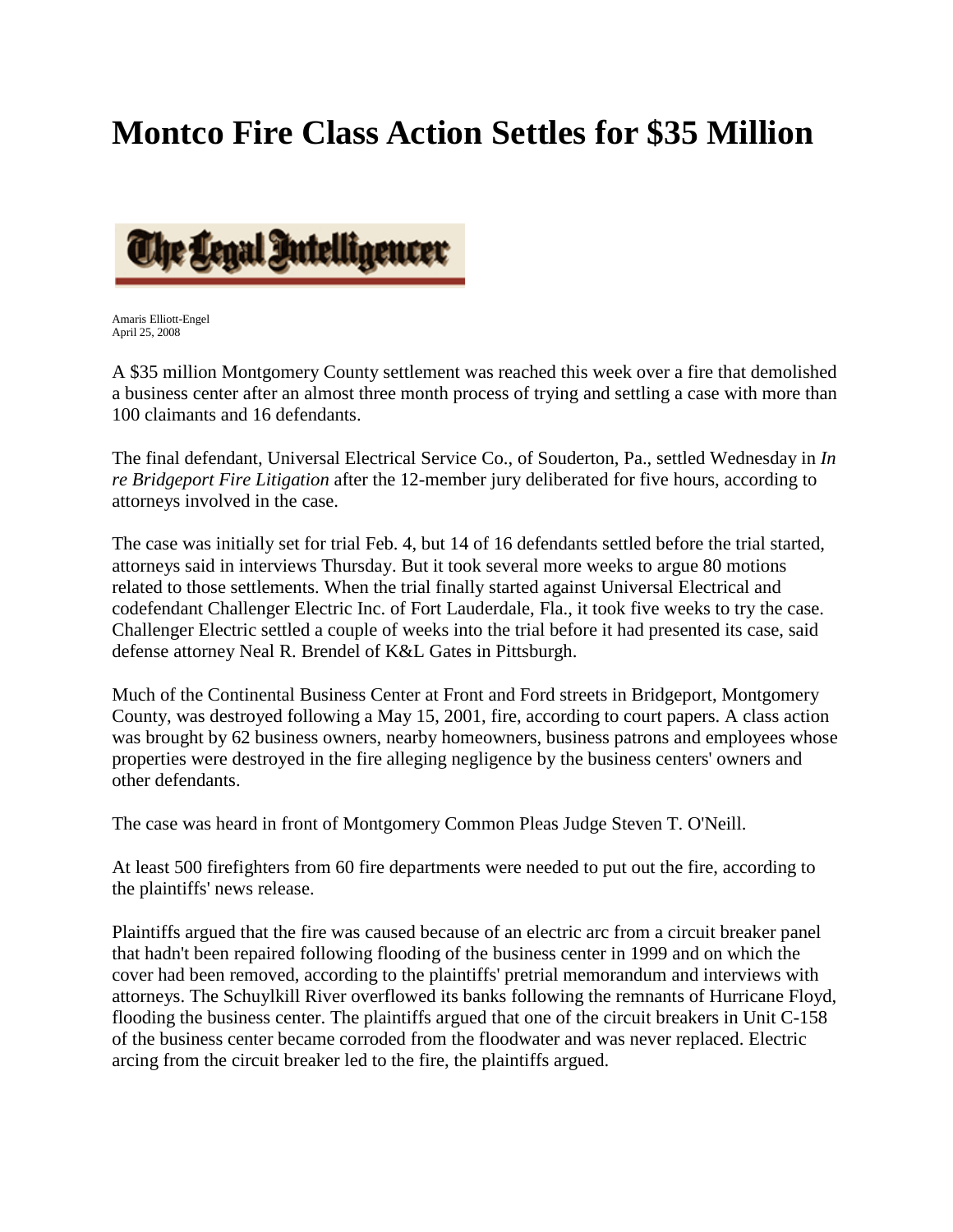The plaintiffs also argued that Universal Electrical, an industrial electrical contractor, failed to advise the tenant who hired Universal Electrical to repair flood damages that flood-damaged circuit breakers needed to replaced, according to the plaintiffs' pretrial memorandum.

The Universal Electrical defense argued that the statute of limitations against it had run out; that it was not liable for the fire because it was not hired to do any repairs in the unit where the fire started; and that the plaintiffs did not prove the fire started in the electric circuit breaker panel, said Anthony R. Sherr of Mayers Mennies & Sherr in Blue Bell, Universal Electrical's defense attorney.

Universal Electrical contributed \$1 million to the \$35 million settlement, according to interviews with attorneys.

The plaintiffs argued that Challenger Electric, the maker of the electrical box out of which the fire allegedly started, failed to warn that electrical panels exposed to water must be replaced, according to the plaintiffs' pretrial memorandum. Challenger argued that the fire was of unknown origin, Brendel said. Challenger settled for \$4 million, according to interviews with attorneys.

The plaintiffs argued that the owners and operators of the business center - the Bushar Corp., Charles Bushar III and Lauretta V. Bushar - were liable for negligent maintenance of the business center and failing to fix the flood damage to the electrical panel box, according to the pretrial memorandum. The Bushar defendants contributed \$9 million of the \$35 million total, according to Shanin Specter of Kline & Specter, the lead plaintiff counsel in the case. Bushar defense attorneys Harry Mahoney and Carla Maresca of Deasey Mahoney & Bender were both out of the office Thursday.

In addition to the other defendants - Royal Bank of Pennsylvania, Erie Insurance Exchange, Factory Mutual Insurance Co. and the tenants occupying the unit where the fire started - who were also part of the \$35 million settlement, other defendants were dismissed by stipulation or by summary judgment.

"I'm very pleased with the result," said Specter. "Our experts testified the damages sustained by the class members were between \$30 [million] and \$41 million, which was hotly contested by the defendants. The defendant experts' reports placed the damages at closer to \$10 [million] to \$12 million so a settlement of \$35 million should be a big boost to help the people who lost their property and their businesses in this fire." David L. Hopkins of King of Prussia was the plaintiffs' economics expert.

Although Sherr's client was the last defendant standing, he said he was very pleased with the outcome of the case. Sherr said the \$1 million settlement was the amount his client had extended to the plaintiffs in an offer before the trial. The case settled after the jury came back after deliberating for five hours, asked what would if happen if they couldn't reach consensus, and the judge told the jury to go back to work, Sherr and Specter said.